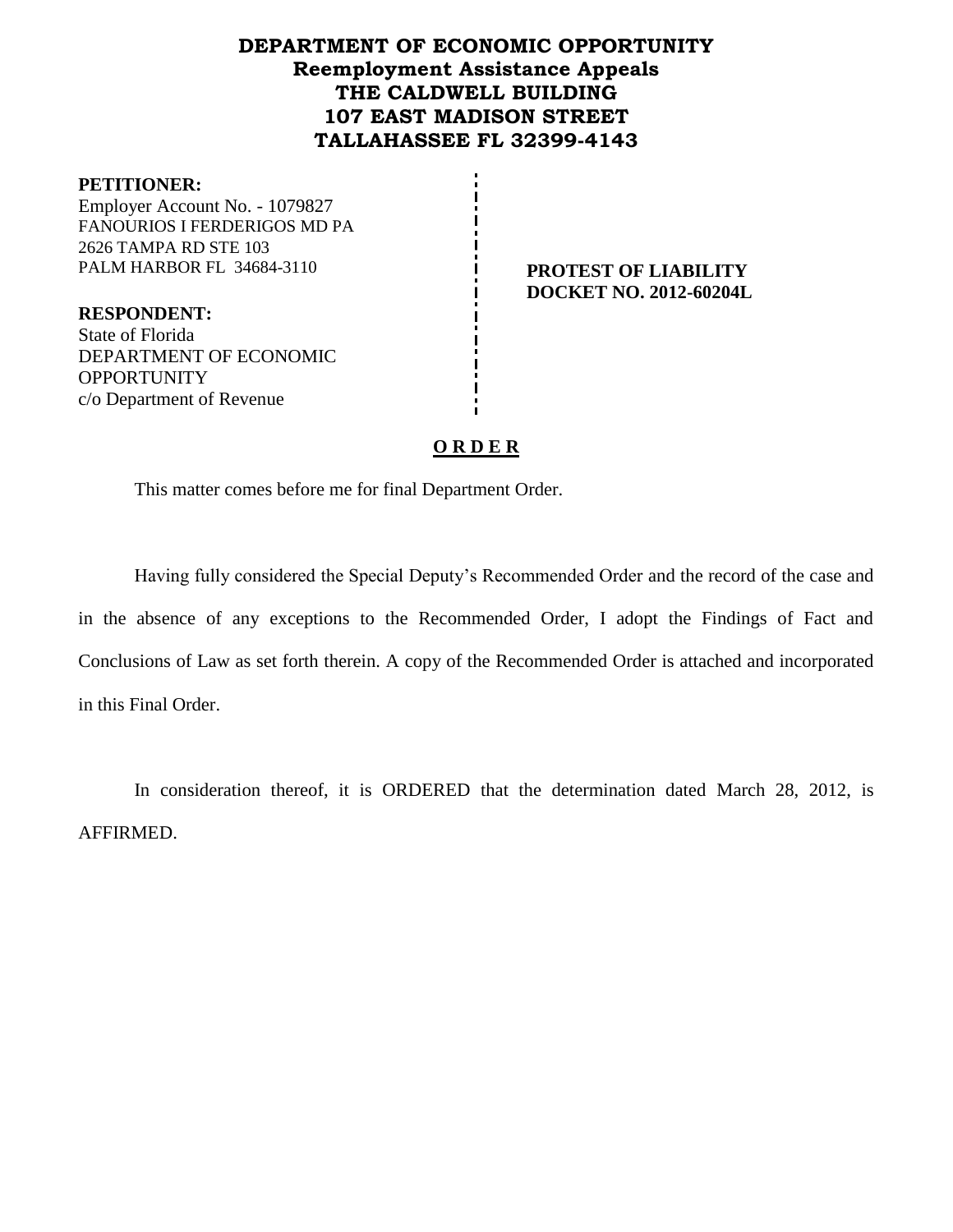#### **JUDICIAL REVIEW**

Any request for judicial review must be initiated within 30 days of the date the Order was filed. Judicial review is commenced by filing one copy of a *Notice of Appeal* with the DEPARTMENT OF ECONOMIC OPPORTUNITY at the address shown at the top of this Order and a second copy, with filing fees prescribed by law, with the appropriate District Court of Appeal. It is the responsibility of the party appealing to the Court to prepare a transcript of the record. If no court reporter was at the hearing, the transcript must be prepared from a copy of the Special Deputy's hearing recording, which may be requested from the Office of Appeals.

Cualquier solicitud para revisión judicial debe ser iniciada dentro de los 30 días a partir de la fecha en que la Orden fue registrada. La revisión judicial se comienza al registrar una copia de un *Aviso de Apelación* con la Agencia para la Innovación de la Fuerza Laboral [*DEPARTMENT OF ECONOMIC OPPORTUNITY]* en la dirección que aparece en la parte superior de este *Orden* y una segunda copia, con los honorarios de registro prescritos por la ley, con el Tribunal Distrital de Apelaciones pertinente. Es la responsabilidad de la parte apelando al tribunal la de preparar una transcripción del registro. Si en la audiencia no se encontraba ningún estenógrafo registrado en los tribunales, la transcripción debe ser preparada de una copia de la grabación de la audiencia del Delegado Especial [*Special Deputy*], la cual puede ser solicitada de la Oficina de Apelaciones.

Nenpòt demann pou yon revizyon jiridik fèt pou l kòmanse lan yon peryòd 30 jou apati de dat ke Lòd la te depoze a. Revizyon jiridik la kòmanse avèk depo yon kopi yon *Avi Dapèl* ki voye bay DEPARTMENT OF ECONOMIC OPPORTUNITY lan nan adrès ki parèt pi wo a, lan tèt *Lòd* sa a e yon dezyèm kopi, avèk frè depo ki preskri pa lalwa, bay Kou Dapèl Distrik apwopriye a. Se responsabilite pati k ap prezante apèl la bay Tribinal la pou l prepare yon kopi dosye a. Si pa te gen yon stenograf lan seyans lan, kopi a fèt pou l prepare apati de kopi anrejistreman seyans lan ke Adjwen Spesyal la te fè a, e ke w ka mande Biwo Dapèl la voye pou ou.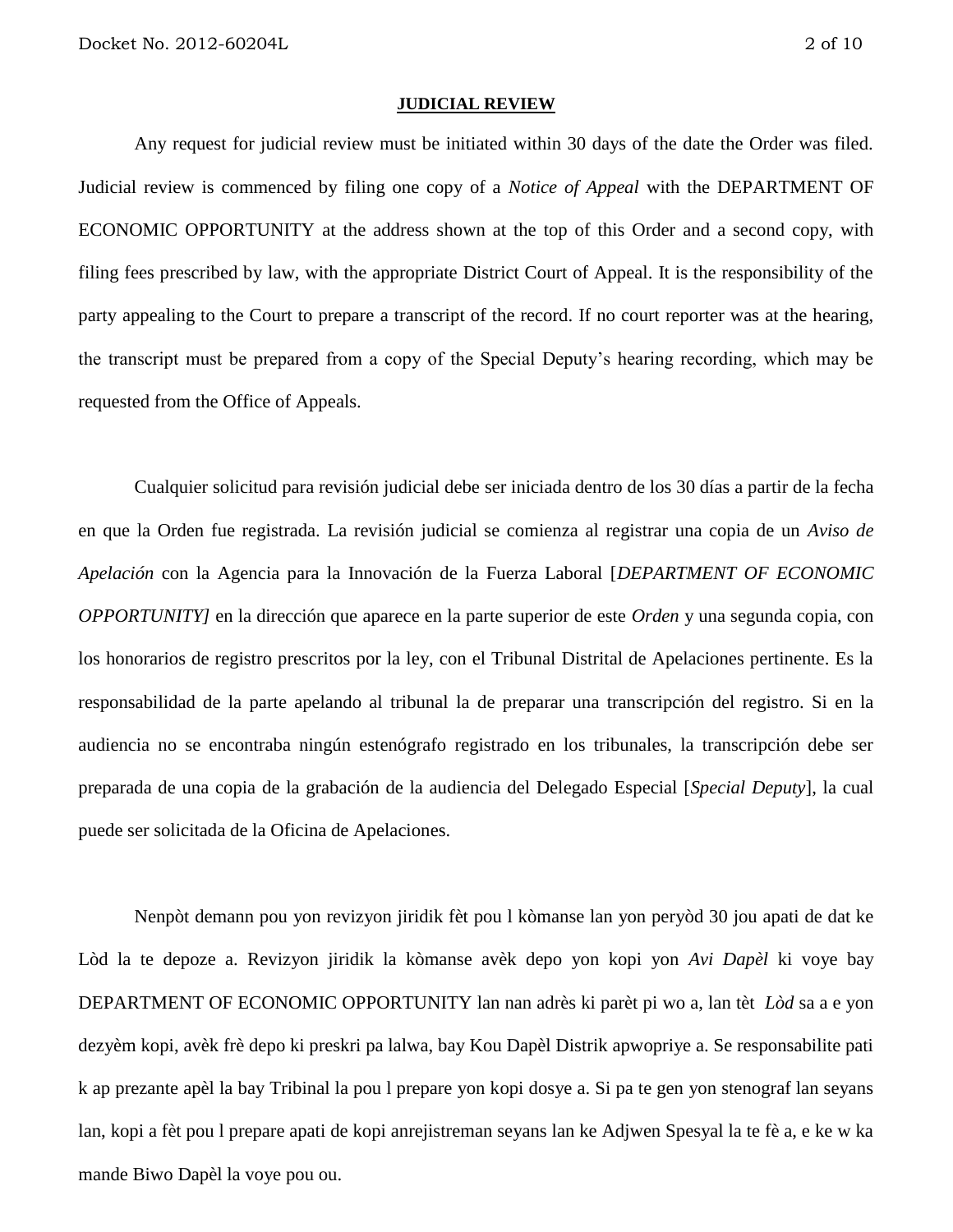DONE and ORDERED at Tallahassee, Florida, this \_\_\_\_\_\_\_ day of **September, 2012**.



Altemese Smith, Assistant Director, Reemployment Assistance Services DEPARTMENT OF ECONOMIC OPPORTUNITY

FILED ON THIS DATE PURSUANT TO § 120.52, FLORIDA STATUTES, WITH THE DESIGNATED DEPARTMENT CLERK, RECEIPT OF WHICH IS HEREBY ACKNOWLEDGED.

\_\_\_\_\_\_\_\_\_\_\_\_\_\_\_\_\_\_\_\_\_\_\_\_\_\_\_\_ \_\_\_\_\_\_\_\_\_\_\_\_ DEPUTY CLERK DATE

#### **CERTIFICATE OF SERVICE**

**I HEREBY CERTIFY that true and correct copies of the foregoing Final Order have been furnished to the persons listed below in the manner described, on the \_\_\_\_\_\_\_ day of September, 2012**.

Shonew b

SHANEDRA Y. BARNES, Special Deputy Clerk DEPARTMENT OF ECONOMIC **OPPORTUNITY** Reemployment Assistance Appeals 107 EAST MADISON STREET TALLAHASSEE FL 32399-4143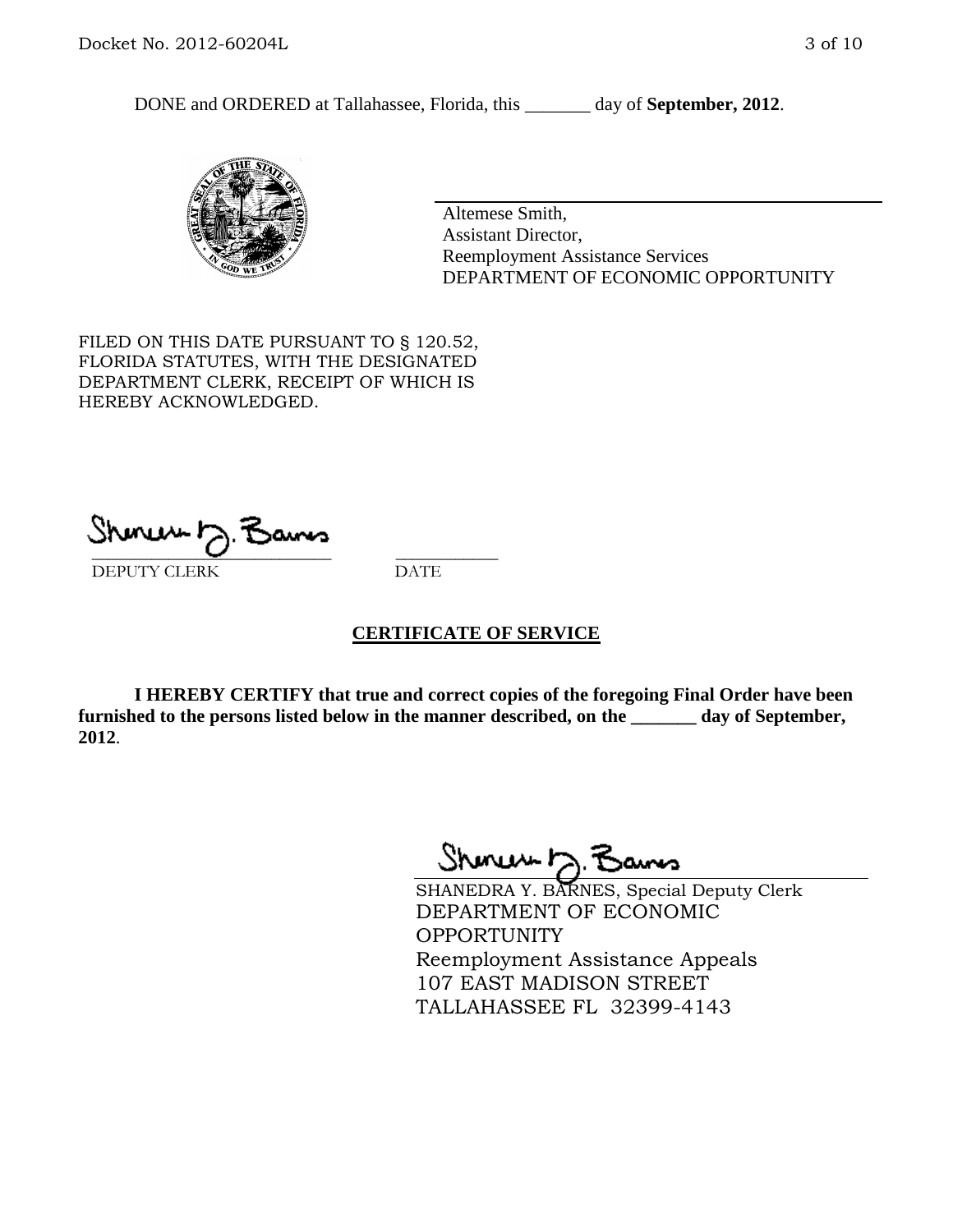By U.S. Mail:

FANOURIOS I FERDERIGOS MD PA 2626 TAMPA RD STE 103 PALM HARBOR FL 34684-3110

# SHEENA RAMSAY 8807 AVONDALE LANE

HUDSON FL 34667 DEPARTMENT OF REVENUE ATTN: VANDA RAGANS - CCOC #1-4857 5050 WEST TENNESSEE STREET TALLAHASSEE FL 32399

> DOR BLOCKED CLAIMS UNIT ATTENTION MYRA TAYLOR P O BOX 6417 TALLAHASSEE FL 32314-6417

GREGORY DEYCPA 600 LAKEVIEW ROAD STE A CLEARWATER FL 33756-3355

State of Florida DEPARTMENT OF ECONOMIC OPPORTUNITY c/o Department of Revenue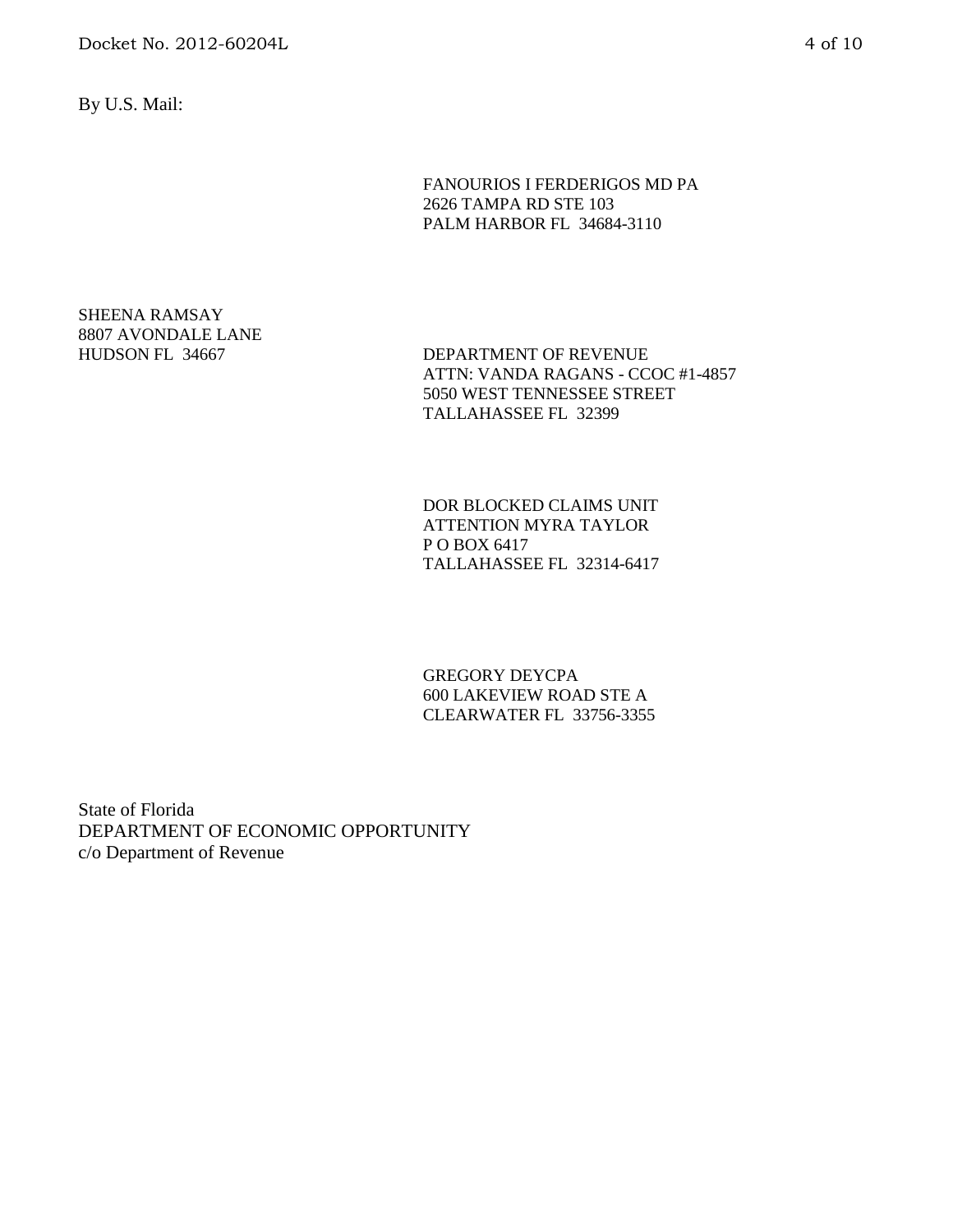# **DEPARTMENT OF ECONOMIC OPPORTUNITY Reemployment Assistance Appeals**

MSC 347 CALDWELL BUILDING 107 EAST MADISON STREET TALLAHASSEE FL 32399-4143

### **PETITIONER:**

Employer Account No. - 1079827 FANOURIOS I FERDERIGOS MD PA 2626 TAMPA RD STE 103 PALM HARBOR FL 34684-3110

### **PROTEST OF LIABILITY DOCKET NO. 2012-60204L**

**RESPONDENT:** State of Florida DEPARTMENT OF ECONOMIC **OPPORTUNITY** c/o Department of Revenue

# **RECOMMENDED ORDER OF SPECIAL DEPUTY**

TO: Assistant Director, Interim Executive Director, Reemployment Assistance Services DEPARTMENT OF ECONOMIC OPPORTUNITY

This matter comes before the undersigned Special Deputy pursuant to the Petitioner's protest of the Respondent's determination dated March 28, 2012

After due notice to the parties, a telephone hearing was held on July 5, 2012. The Petitioner, represented by a Certified Public Accountant, appeared and testified. The Joined Party appeared and testified. A former employee of the Petitioner testified as a witness on behalf of the Joined Party. A Department of Revenue Tax Specialist II appeared and testified on behalf of the Respondent.

The record of the case, including the recording of the hearing and any exhibits submitted in evidence, is herewith transmitted. Proposed Findings of Fact and Conclusions of Law were not received.

#### **Issue**:

Whether services performed for the Petitioner by the Joined Party and other individuals constitute insured employment pursuant to Sections 443.036(19), 443.036(21); 443.1216, Florida Statutes, and if so, the effective date of the liability.

#### **Findings of Fact:**

1. The Petitioner is a corporation engaged in the practice of orthopedic surgery. In addition to surgical services, the Petitioner provides massage therapy and physical therapy for its patients.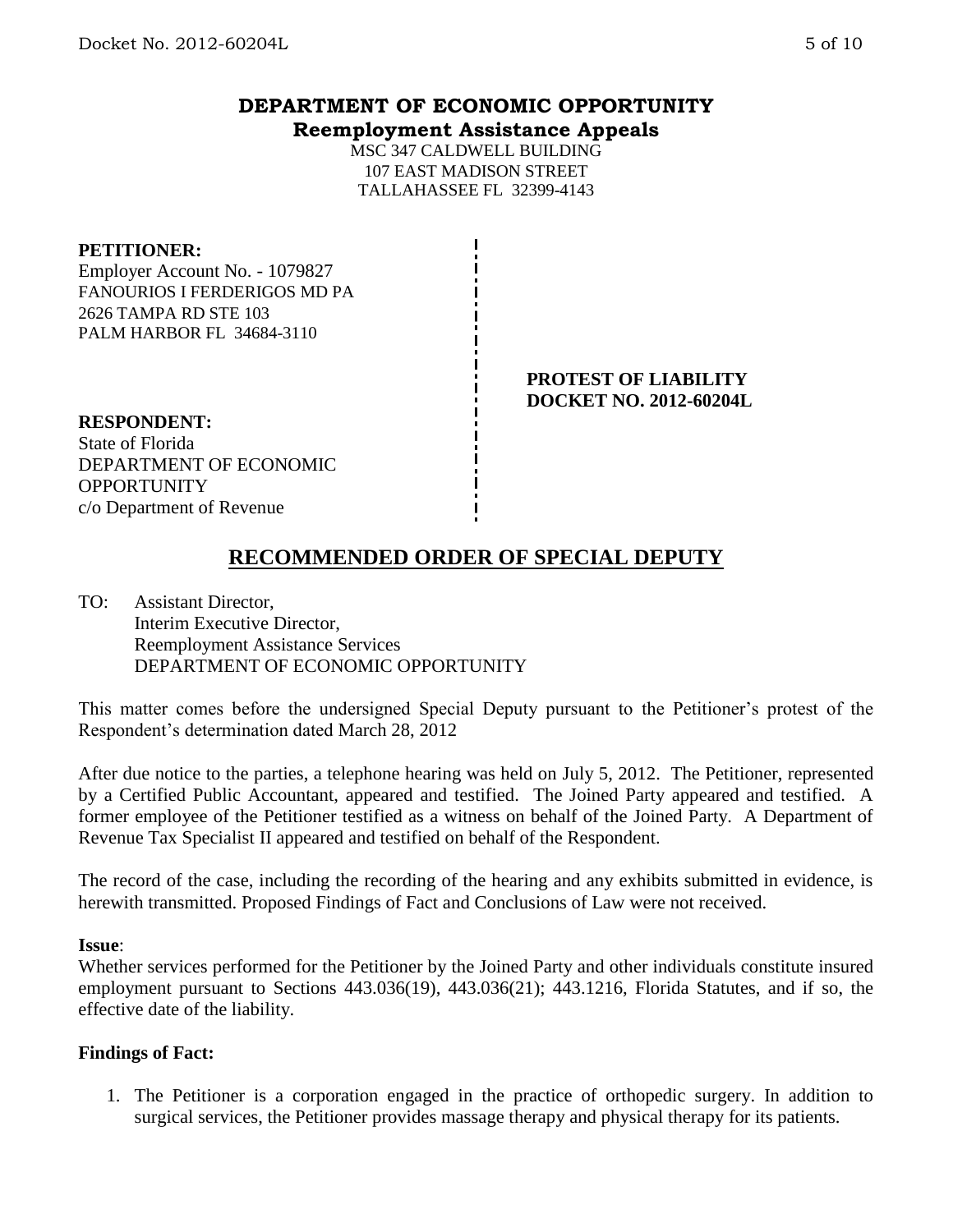- 2. The Joined Party has been a licensed massage therapist since 2006. The Joined Party performed massage therapy and physical therapy services for the Petitioner from January 2011, until February 18, 2012.
- 3. The Joined Party obtained the work with the Petitioner by responding to a classified advertisement for a massage therapist posted by the Petitioner. At the interview, the Joined Party explained to the Petitioner that she was looking for employment with a guaranteed number of hours. The parties agreed that the Joined Party would be paid at a rate of \$25 per hour and that she would work from 10:00 a.m. until 6:00 p.m., Tuesdays and Thursdays, and a half-day every other Saturday. The parties did not enter into a written agreement.
- 4. The Joined Party did not require training in order to perform massage therapy. The Joined Party had no prior experience performing physical therapy. During her first week of work, for which she was paid, the Joined Party did not provide services to any patients. Rather, she observed the services performed by the Petitioner's former massage therapist and took notes. Additionally, whenever a patient required physical therapy, the Petitioner demonstrated to the patient and the Joined Party the physical exercises the Petitioner wanted the patient to do in order to achieve certain goals.
- 5. The Joined Party's services were performed at the Petitioner's office. The Petitioner provided the Joined Party with a key to the office, because no other individuals worked on Saturdays. The Petitioner purchased a massage table and furnished all of the other equipment and supplies needed for the work.
- 6. The Joined Party was required to clock in and out on the days she worked. The Joined Party was required to stay at the Petitioner's office for her entire shift, whether or not there were patients to treat. Patients were scheduled for sessions with the Joined Party by the Petitioner, the Petitioner's staff, and the Joined Party. In addition to Tuesdays, Thursdays, and every other Saturday, the Joined Party worked on Fridays if needed.
- 7. The Petitioner determined the type, duration, and goals of the therapy for each patient. The Petitioner billed the patients for the therapy. For each patient visit, the Joined Party was required to note the nature of the patient's complaint, the therapy performed, the results or findings, and the therapy to be performed at the patient's next appointment. The Joined Party reported to the Petitioner on the status of the patients on a regular basis.
- 8. The Joined Party was paid on a bi-weekly basis. The Joined Party did not receive fringe benefits such as sick pay, vacation pay, or health insurance. The Petitioner paid the Joined Party a \$150 Christmas bonus. The Petitioner did not withhold taxes from the Joined Party's pay. When the Joined Party received her first paycheck, she asked why no taxes had been deducted from her pay. The Petitioner told the Joined Party she did not qualify to be an employee. When the Joined Party protested, the Petitioner told the Joined Party that the Petitioner would take care of the taxes at the end of the year. The Petitioner reported the Joined Party's 2011 earnings on a form 1099-MISC.
- 9. The Joined Party did not have her own business, occupational license, or liability insurance. The Petitioner told the Joined Party that her services were covered under the Petitioner's liability insurance. The Joined Party did not perform similar services for others during the time the Joined Party worked for the Petitioner.
- 10. The Petitioner terminated the relationship because the Joined Party did not clock out upon leaving the office prior to the end of a scheduled shift.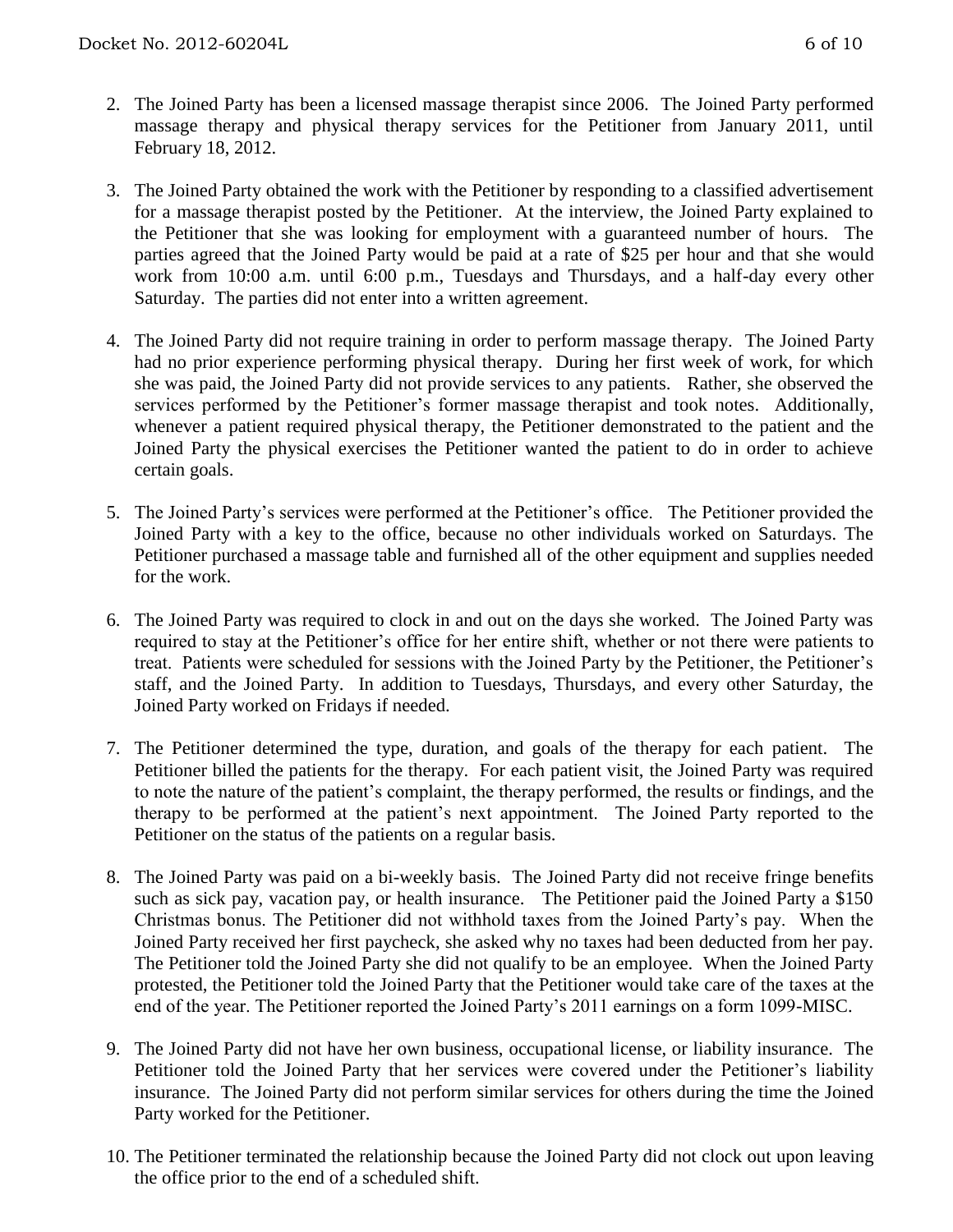11. The Joined Party filed an initial claim for unemployment compensation benefits effective February 19, 2012. When the Joined Party did not receive credit for her earnings with the Petitioner, a *Request for Reconsideration of Monetary Determination* was filed and an investigation was referred to the Department of Revenue to determine if the Joined Party performed services as an employee or as an independent contractor. On March 28, 2012, the Department of Revenue issued a determination holding that the Joined Party and others, performing services for the Petitioner as massage therapists, were the Petitioner's employees retroactive to January 1, 2011.

## **Conclusions of Law:**

- 12. The issue in this case, whether services performed for the Petitioner by the Joined Party and others as massage therapists constitute employment subject to the Florida Unemployment Compensation Law, is governed by Chapter 443, Florida Statutes. Section 443.1216(1)(a)2., Florida Statutes, provides that employment subject to the chapter includes service performed by individuals under the usual common law rules applicable in determining an employer-employee relationship.
- 13. The Supreme Court of the United States held that the term "usual common law rules" is to be used in a generic sense to mean the "standards developed by the courts through the years of adjudication." United States v. W.M. Webb, Inc., 397 U.S. 179 (1970).
- 14. The Supreme Court of Florida adopted and approved the tests in 1 Restatement of Law, Agency 2d Section 220 (1958), for use to determine if an employment relationship exists. See Cantor v. Cochran, 184 So.2d 173 (Fla. 1966); Miami Herald Publishing Co. v. Kendall, 88 So.2d 276 (Fla. 1956); Magarian v. Southern Fruit Distributors, 1 So.2d 858 (Fla. 1941); see also Kane Furniture Corp. v. R. Miranda, 506 So.2d 1061 (Fla. 2d DCA 1987). In Brayshaw v. Agency for Workforce Innovation, et al; 58 So.3d 301 (Fla. 1st DCA 2011) the court stated that the statute does not refer to other rules or factors for determining the employment relationship and, therefore, the Agency is limited to applying only Florida common law in determining the nature of an employment relationship.
- 15. Restatement of Law is a publication, prepared under the auspices of the American Law Institute, which explains the meaning of the law with regard to various court rulings. The Restatement sets forth a nonexclusive list of factors that are to be considered when judging whether a relationship is an employment relationship or an independent contractor relationship.
- 16. 1 Restatement of Law, Agency 2d Section 220 (1958) provides:
	- (1) A servant is a person employed to perform services for another and who, in the performance of the services, is subject to the other's control or right of control.
	- (2) The following matters of fact, among others, are to be considered:
		- (a) the extent of control which, by the agreement, the business may exercise over the details of the work;
		- (b) whether or not the one employed is engaged in a distinct occupation or business;
		- (c) the kind of occupation, with reference to whether, in the locality, the work is usually done under the direction of the employer or by a specialist without supervision;
		- (d) the skill required in the particular occupation;
		- (e) whether the employer or the worker supplies the instrumentalities, tools, and the place of work for the person doing the work;
		- (f) the length of time for which the person is employed;
		- $(g)$  the method of payment, whether by the time or by the job;
		- (h) whether or not the work is a part of the regular business of the employer;
		- (i) whether or not the parties believe they are creating the relation of master and servant;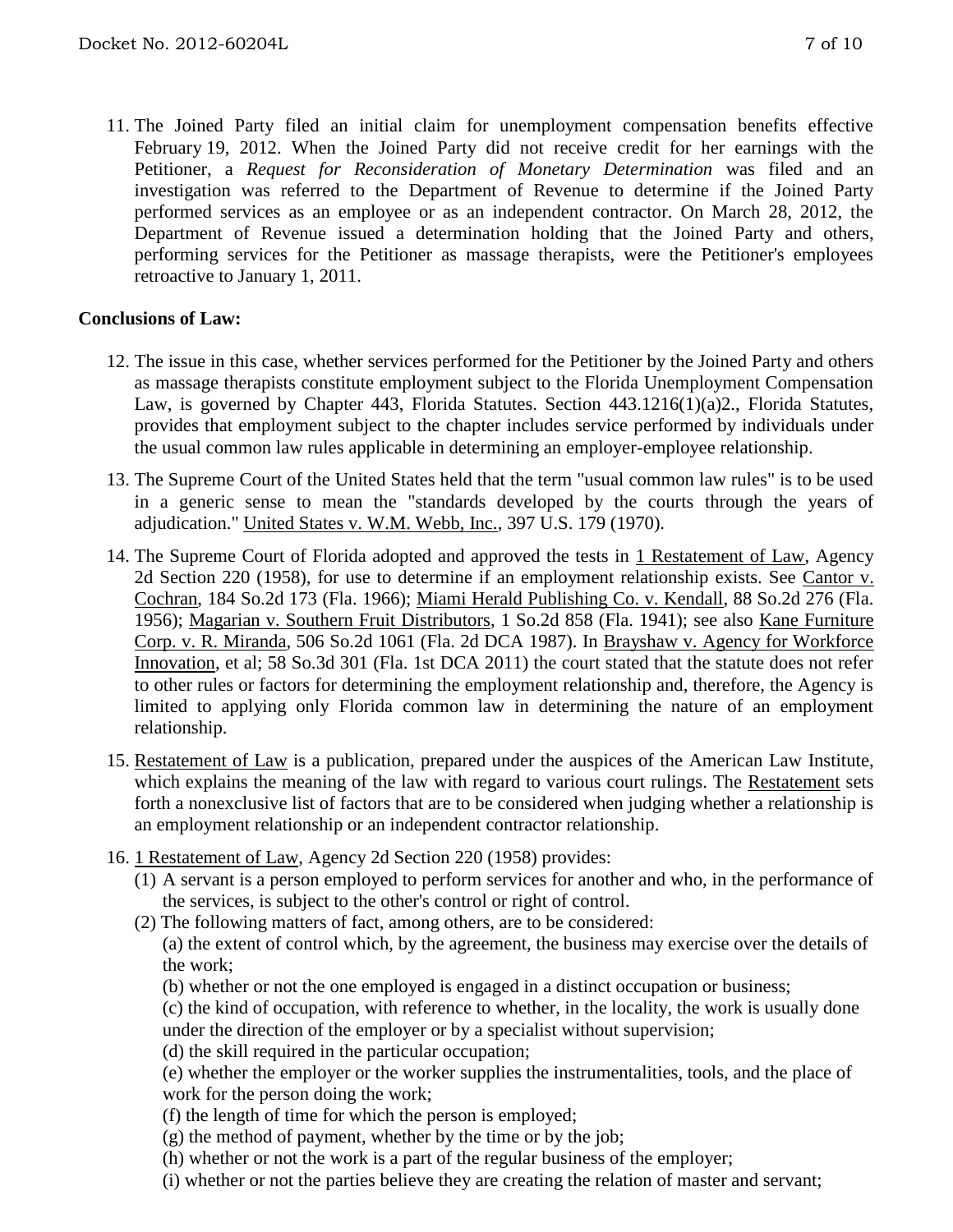(j) whether the principal is or is not in business.

- 17. Comments in the Restatement explain that the word "servant" does not exclusively connote manual labor, and the word "employee" has largely replaced "servant" in statutes dealing with various aspects of the working relationship between two parties.
- 18. In Department of Health and Rehabilitative Services v. Department of Labor & Employment Security, 472 So.2d 1284 (Fla. 1st DCA 1985) the court confirmed that the factors listed in the Restatement are the proper factors to be considered in determining whether an employer-employee relationship exists. However, in citing La Grande v. B&L Services, Inc., 432 So.2d 1364, 1366 (Fla. 1st DCA 1983), the court acknowledged that the question of whether a person is properly classified an employee or an independent contractor often cannot be answered by reference to "hard and fast" rules, but rather must be addressed on a case-by-case basis.
- 19. The Florida Supreme Court held that in determining the status of a working relationship, the agreement between the parties should be examined if there is one. The agreement should be honored, unless other provisions of the agreement, or the actual practice of the parties, demonstrate that the agreement is not a valid indicator of the status of the working relationship. Keith v. News & Sun Sentinel Co., 667 So.2d 167 (Fla. 1995).
- 20. The Petitioner's representative and sole witness was a Certified Public Accountant. Although the Certified Public Accountant testified that it was his understanding that the Joined Party was engaged as an independent contractor, the Certified Public Accountant was not present at the time the Petitioner and the Joined Party entered into the agreement for hire, nor did he have firsthand knowledge of the work relationship.
- 21. Section 90.801(1)(c), Florida Statutes, defines hearsay as "a statement, other than one made by the declarant while testifying at the trial or hearing, offered in evidence to prove the truth of the matter asserted." Section 90.604, Florida Statutes, sets out the general requirement that a witness must have personal knowledge regarding the subject matter of his or her testimony. Information or evidence received from other people and not witnessed firsthand is hearsay.
- 22. Rule 73B-10.035(15)(c) states, "Hearsay evidence, whether received in evidence over objection or not, may be used to supplement or explain other evidence, but will not be sufficient in itself to support a finding unless the evidence falls within an exception to the hearsay rule as found in Chapter 90, F.S."
- 23. The testimony of the Certified Public Accountant is hearsay and, as such, legally insufficient to rebut the competent testimony of the Joined Party.
- 24. It was shown that the Petitioner determined what work was performed, where the work was performed, when the work was performed, and, with regard to the physical therapy services, how the work was performed. The Petitioner provided everything that was needed to perform the work. In Adams v. Department of Labor and Employment Security, 458 So.2d 1161 (Fla. 1st DCA 1984), the Court held that if the person serving is merely subject to the control of the person being served as to the results to be obtained, he is an independent contractor. If the person serving is subject to the control of the person being served as to the means to be used, he is not an independent contractor. It is the right of control, not actual control or interference with the work which is significant in distinguishing between an independent contractor and a servant. The Court also determined that the Department had the authority to make a determination applicable not only to the worker whose unemployment benefit application initiated the investigation, but to all similarly situated workers.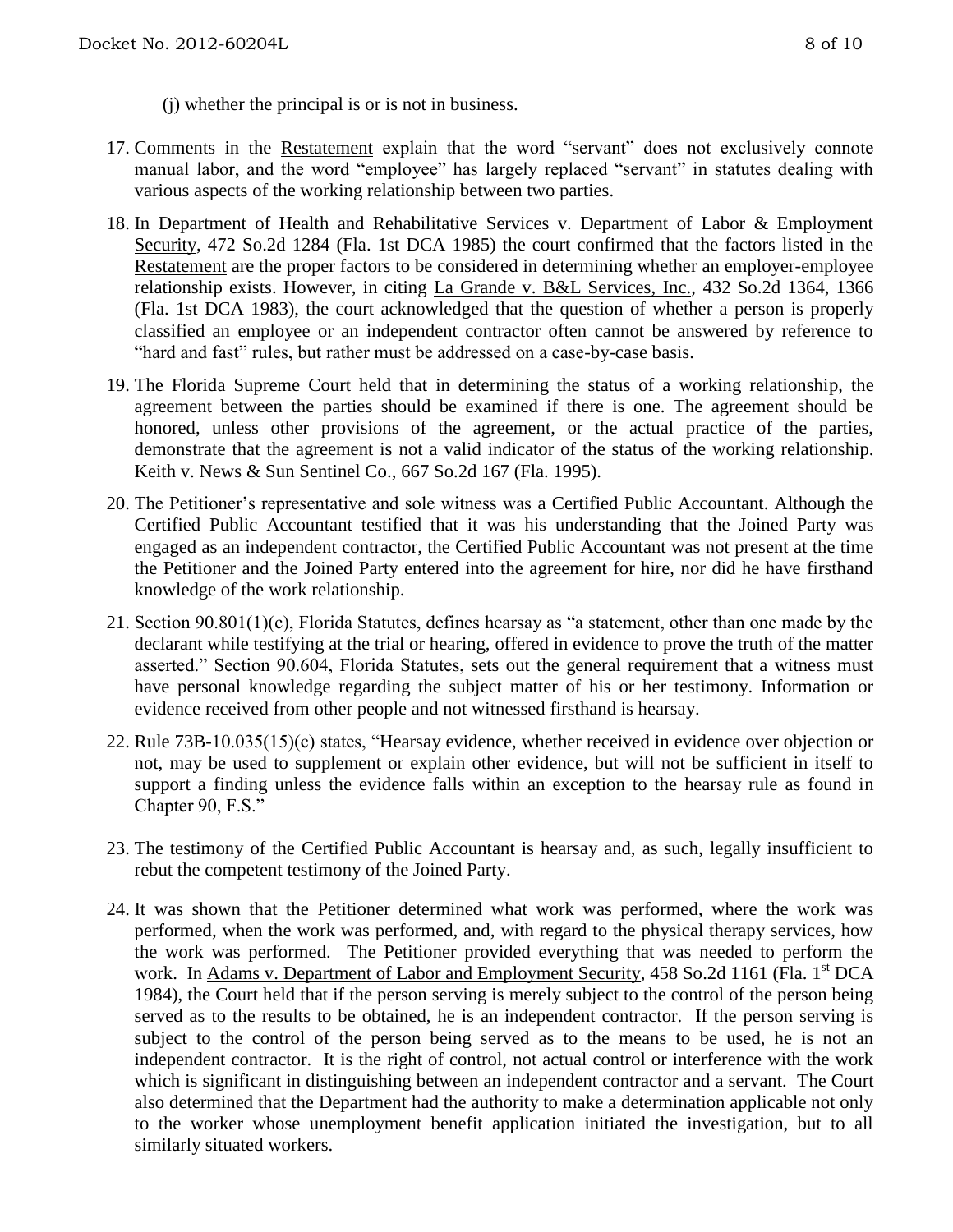- 25. Rule 73B-10.035(7), Florida Administrative Code, provides that the burden of proof will be on the protesting party to establish by a preponderence of the evidence that the determination was in error.
- 26. The competent evidence presented in this case does not show that the determination of the Department of Revenue was in error. Thus, it is concluded that the services performed for the Petitioner by the Joined Party and others working as massage therapists constitute insured employment.

**Recommendation:** It is recommended that the determination dated March 28, 2012 be AFFIRMED.

Respectfully submitted on July 31, 2012.



SUSAN WILLIAMS, Special Deputy Office of Appeals

A party aggrieved by the *Recommended Order* may file written exceptions to the Director at the address shown above within fifteen days of the mailing date of the *Recommended Order*. Any opposing party may file counter exceptions within ten days of the mailing of the original exceptions. A brief in opposition to counter exceptions may be filed within ten days of the mailing of the counter exceptions. Any party initiating such correspondence must send a copy of the correspondence to each party of record and indicate that copies were sent.

Una parte que se vea perjudicada por la *Orden Recomendada* puede registrar excepciones por escrito al Director Designado en la dirección que aparece arriba dentro de quince días a partir de la fecha del envío por correo de la *Orden Recomendada*. Cualquier contraparte puede registrar contra-excepciones dentro de los diez días a partir de la fecha de envió por correo de las excepciones originales. Un sumario en oposición a contra-excepciones puede ser registrado dentro de los diez días a partir de la fecha de envío por correo de las contra-excepciones. Cualquier parte que dé inicio a tal correspondencia debe enviarle una copia de tal correspondencia a cada parte contenida en el registro y señalar que copias fueron remitidas.

Yon pati ke *Lòd Rekòmande* a afekte ka prezante de eksklizyon alekri bay Direktè Adjwen an lan adrès ki parèt anlè a lan yon peryòd kenz jou apati de dat ke *Lòd Rekòmande* a te poste a. Nenpòt pati ki fè opozisyon ka prezante objeksyon a eksklizyon yo lan yon peryòd dis jou apati de lè ke objeksyon a eksklizyon orijinal yo te poste. Yon dosye ki prezante ann opozisyon a objeksyon a eksklizyon yo, ka prezante lan yon peryòd dis jou apati de dat ke objeksyon a eksklizyon yo te poste. Nenpòt pati ki angaje yon korespondans konsa dwe voye yon kopi kourye a bay chak pati ki enplike lan dosye a e endike ke yo te voye kopi yo.

<u>muurt</u>

**July 31, 2012** SHANEDRA Y. BARNES, Special Deputy Clerk

**Date Mailed:**